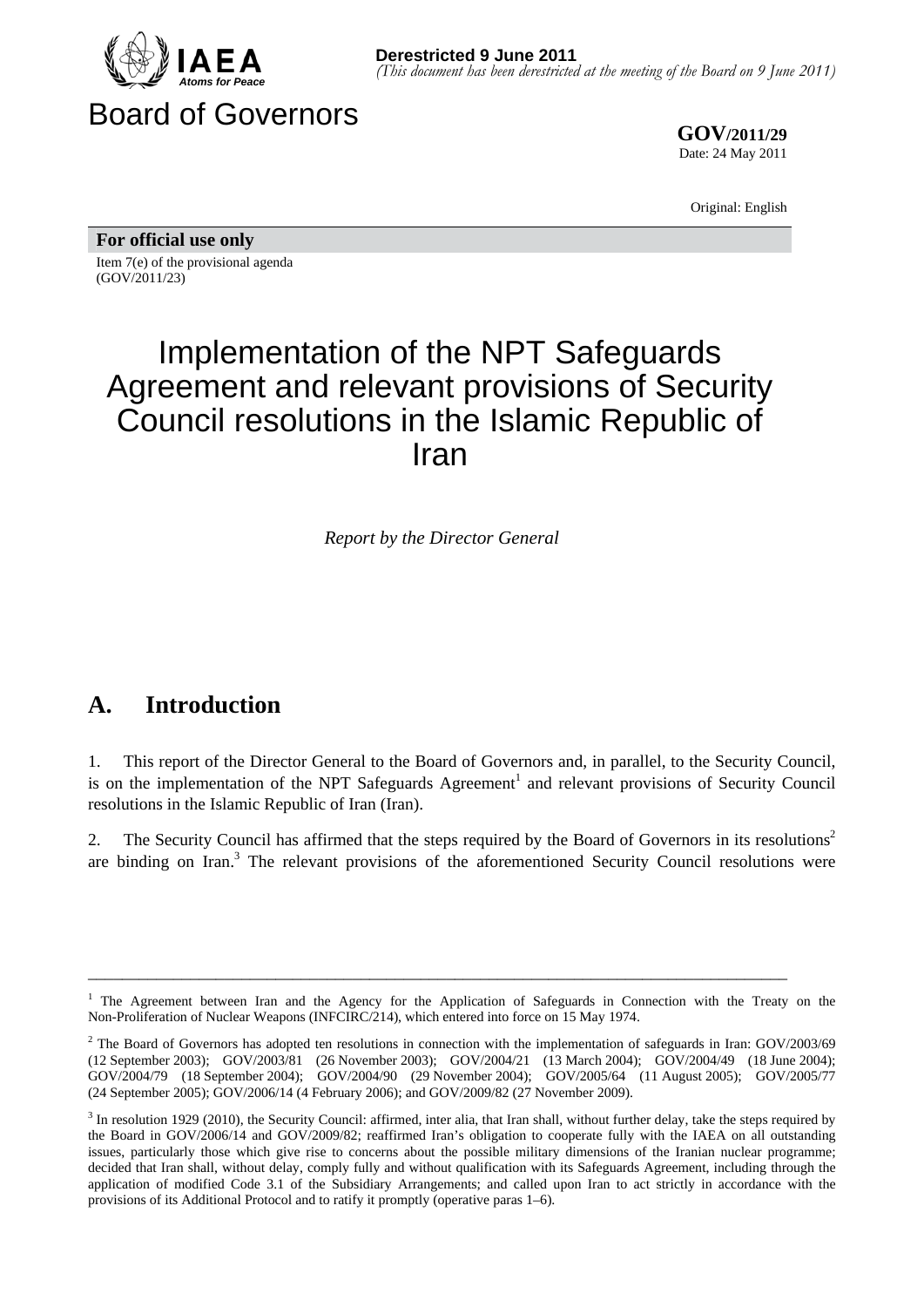adopted under Chapter VII of the United Nations Charter, and are mandatory, in accordance with the terms of those resolutions.<sup>4</sup>

3. By virtue of its Relationship Agreement with the United Nations,<sup>5</sup> the Agency is required to cooperate with the Security Council in the exercise of the Council's responsibility for the maintenance or restoration of international peace and security. All Members of the United Nations are required to take actions which are consistent with their obligations under the United Nations Charter.<sup>6</sup>

4. This report focuses on those areas where Iran has not fully implemented its binding obligations, as the full implementation of these obligations is needed to establish international confidence in the exclusively peaceful nature of Iran's nuclear programme. It addresses developments since the last report (GOV/2011/7, 25 February 2011), as well as issues of longer standing.

## **B. Facilities Declared under Iran's Safeguards Agreement**

5. Under its Safeguards Agreement, Iran has declared to the Agency 16 nuclear facilities and nine locations outside facilities where nuclear material is customarily used  $(LOFs)$ .<sup>7</sup> Notwithstanding that certain of the activities being undertaken by Iran at some of the facilities are contrary to relevant resolutions of the Board of Governors and the Security Council, as indicated below, the Agency continues to verify the non-diversion of declared nuclear material at these facilities and LOFs.

## **C. Enrichment Related Activities**

6. Contrary to the relevant resolutions of the Board of Governors and the Security Council, Iran has not suspended its enrichment related activities in the following declared facilities, all of which are nevertheless under Agency safeguards.

#### **C.1. Natanz: Fuel Enrichment Plant and Pilot Fuel Enrichment Plant**

7. **Fuel Enrichment Plant (FEP):** There are two cascade halls at FEP: Production Hall A and Production Hall B. According to the design information submitted by Iran, eight units are planned for Production Hall A, with 18 cascades in each unit. No detailed design information has yet been provided for Production Hall B.

8. On 14 May 2011, 53 cascades were installed in three of the eight units in Production Hall A, 35 of which were being fed with UF<sub>6</sub>.<sup>8</sup> Initially, each installed cascade comprised 164 centrifuges. Iran has modified 12 of the cascades to contain 174 centrifuges each. To date, all the centrifuges installed are IR-1

<sup>&</sup>lt;sup>4</sup> The United Nations Security Council has adopted the following resolutions on Iran: 1696 (2006); 1737 (2006); 1747 (2007); 1803 (2008); 1835 (2008); and 1929 (2010).

 $<sup>5</sup>$  The Agreement Governing the Relationship between the United Nations and the IAEA entered into force on 14 November 1957,</sup> following approval by the General Conference, upon recommendation of the Board of Governors, and approval by the General Assembly of the United Nations. It is reproduced in INFCIRC/11 (30 October 1959), Part I.A.

<sup>6</sup> GOV/2011/7, para. 2.

 $<sup>7</sup>$  All of the LOFs are situated within hospitals.</sup>

 $8$  On 14 May 2011, the 53 installed cascades contained approximately 8000 centrifuges. The 35 cascades being fed with UF<sub>6</sub> on that date contained a total of 5860 centrifuges, some of which were possibly not being fed with UF<sub>6</sub>.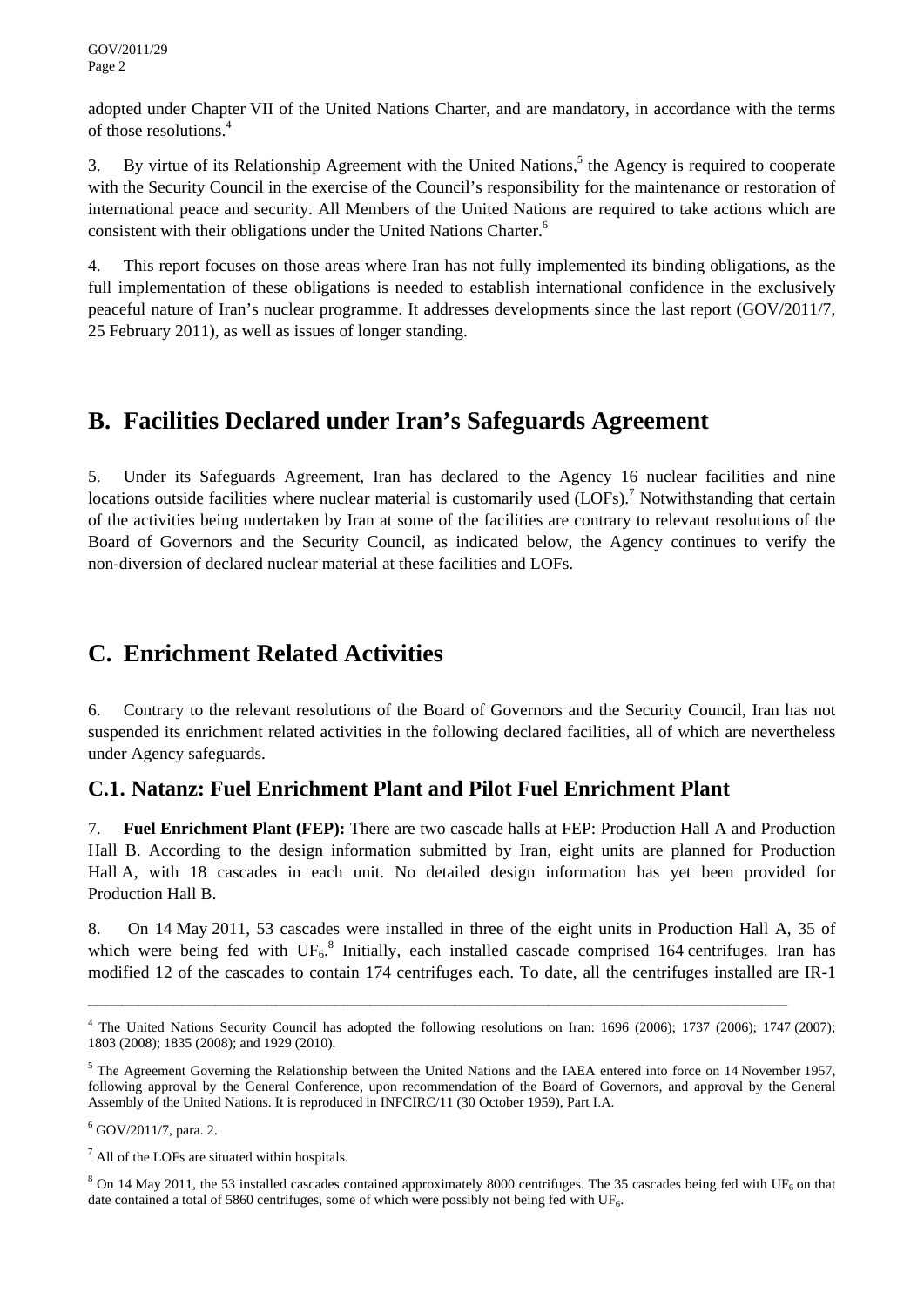machines. As of 14 May 2011, installation work in the remaining five units was ongoing, but no centrifuges had been installed. There had been no installation work in Production Hall B.

9. Following a physical inventory verification (PIV) at FEP, the Agency confirmed that, as of 17 October 2010, 34 737 kg of natural  $UF_6$  had been fed into the cascades since the start of operations in February 2007, and a total of 3135 kg of low enriched  $UF_6$  had been produced.

10. Iran has estimated that, between 18 October 2010 and 13 May 2011, it produced an additional 970 kg of low enriched UF<sub>6</sub>, which would result in a total production of 4105 kg of low enriched UF<sub>6</sub> since February 2007. The nuclear material at FEP (including the feed, product and tails), as well as all installed cascades and the feed and withdrawal stations, are subject to Agency containment and surveillance.<sup>9</sup> In a letter dated 4 April 2011, Iran informed the Agency that a metal seal in the feed and withdrawal area of FEP had been accidentally broken by the operator. The consequences for safeguards of this seal breakage will be evaluated by the Agency upon completion of the next PIV.

11. Based on the results of the analysis of environmental samples taken at FEP since February  $2007^{10}$  and other verification activities, the Agency has concluded that the facility has operated as declared by Iran in the Design Information Questionnaire (DIQ).

12. **Pilot Fuel Enrichment Plant (PFEP):** PFEP is a research and development (R&D) facility and a pilot, low enriched uranium (LEU) production facility, which was first brought into operation in October 2003. It has a cascade hall that can accommodate six cascades, and is divided between an area designated for the production of LEU enriched up to 20% U-235 and an area designated for R&D.

13. In the production area, Iran first began feeding low enriched  $UF_6$  into Cascade 1 on 9 February 2010, for the stated purpose of producing  $UF_6$  enriched up to 20% U-235 for use in the manufacture of fuel for the Tehran Research Reactor (TRR).<sup>11,12</sup> Since 13 July 2010, Iran has been feeding low enriched UF<sub>6</sub> into two interconnected cascades (Cascades 1 and 6), each of which consists of 164 centrifuges.<sup>13</sup>

14. As a result of discussions between the Agency and Iran, certain improvements to the operator's measurement system, especially in the determination of the level of U-235 enrichment, were agreed during a meeting which took place on 17–18 April 2011, and are expected to be implemented by the time of the next  $PIV.<sup>14</sup>$ 

15. Iran has estimated that, between 19 September 2010 and 21 May 2011, a total of 222.1 kg of UF<sub>6</sub> enriched at FEP was fed into the two interconnected cascades and that approximately 31.6 kg of UF<sub>6</sub> enriched up to 20% U-235 was produced. This would result in a total of approximately 56.7 kg of UF<sub>6</sub> enriched up to 20% U-235 having been produced since the process began in February 2010.

16. In the R&D area, between 12 February 2011 and 21 May 2011, a total of approximately 331 kg of natural UF<sub>6</sub> was fed into centrifuges, but no LEU was withdrawn as the product and the tails of this R&D activity are recombined at the end of the process.<sup>15</sup>

\_\_\_\_\_\_\_\_\_\_\_\_\_\_\_\_\_\_\_\_\_\_\_\_\_\_\_\_\_\_\_\_\_\_\_\_\_\_\_\_\_\_\_\_\_\_\_\_\_\_\_\_\_\_\_\_\_\_\_\_\_\_\_\_\_\_\_\_\_\_\_\_\_\_\_\_\_\_\_\_\_\_

 $14$  GOV/2011/7, para. 14.

<sup>&</sup>lt;sup>9</sup> In line with normal safeguards practice, small amounts of nuclear material at the facility (e.g. some waste and samples) are not subject to containment and surveillance.

 $10$  Results are available to the Agency for samples taken up to 14 September 2010.

 $11$  GOV/2010/28, para. 9.

 $12$  TRR is a 5 MW reactor which operates with 20% U-235 enriched fuel and is used for the irradiation of different types of targets and for research and training purposes.

<sup>13</sup> GOV/2010/28, para. 9.

<sup>&</sup>lt;sup>15</sup> On 22 May 2011, the centrifuges being tested in the R&D area were IR-1, IR-2m and IR-4 machines.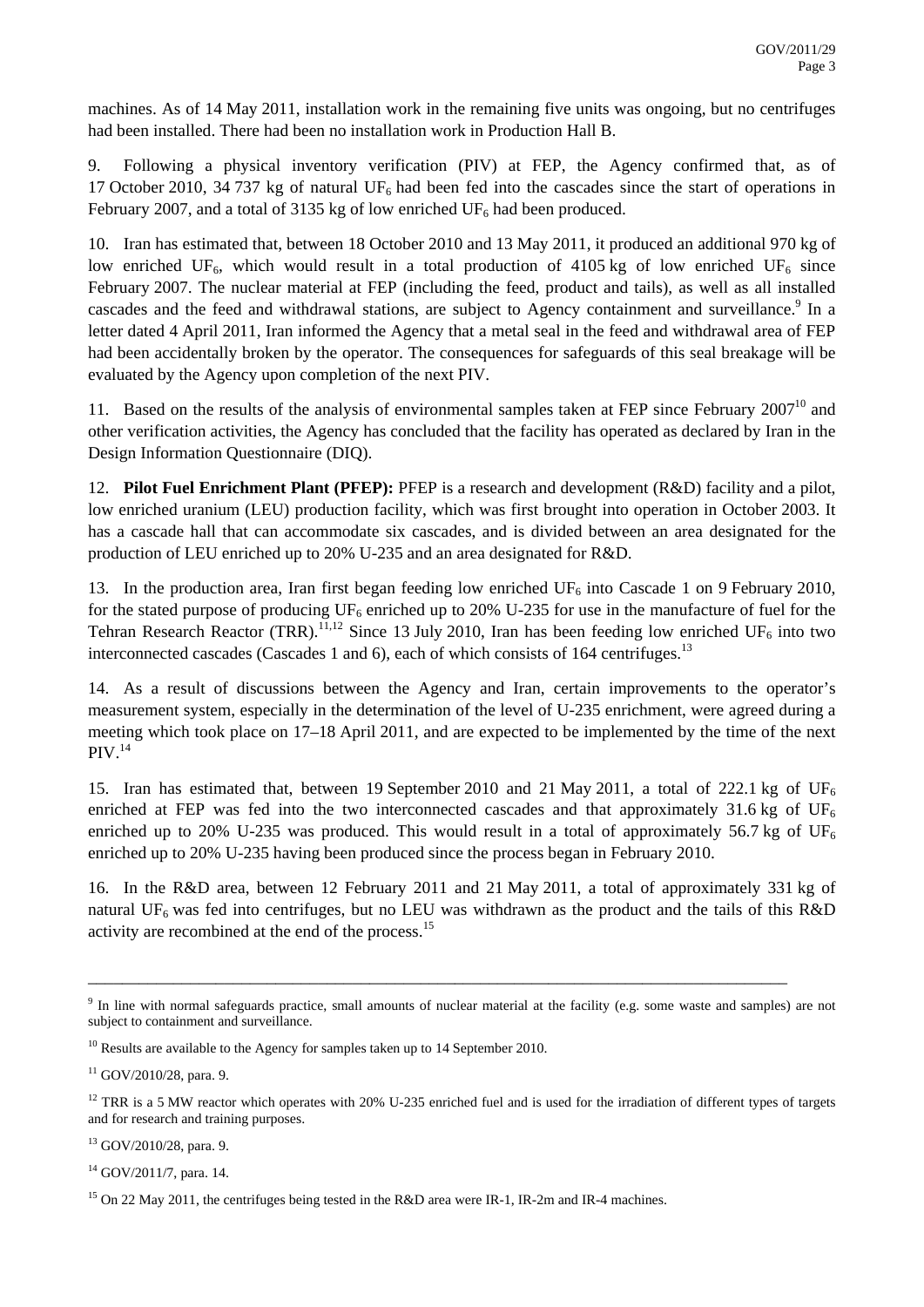17. As stated in the Director General's previous report, on 19 January 2011 Iran indicated that it would install two new 164-centrifuge cascades (Cascades 4 and 5) in the R&D area. These two cascades, one of which will consist of IR-4 centrifuges and the other IR-2m centrifuges, will be fed with natural UF<sub>6</sub>. Although installation work for Cascades 4 and 5 is ongoing, as of 22 May 2011, no centrifuges had been installed.

18. Based on the results of the analysis of the environmental samples taken at PFEP<sup>16</sup> and other verification activities, the Agency has concluded that the facility has operated as declared by Iran in the DIQ.

#### **C.2. Fordow Fuel Enrichment Plant**

19. In September 2009, Iran informed the Agency that it was constructing the Fordow Fuel Enrichment Plant (FFEP), located near the city of Qom. In its DIQ of 10 October 2009, Iran stated that the purpose of the facility was the production of  $UF_6$  enriched up to 5.0% U-235, and that the facility was being built to contain 16 cascades, with a total of approximately 3000 centrifuges.<sup>17</sup> In September 2010, Iran provided the Agency with a revised DIQ in which it stated that the purpose of FFEP was now to include R&D as well as the production of UF<sub>6</sub> enriched up to 5.0% U-235.<sup>18</sup>

20. While the Agency continues to verify that FFEP is being constructed according to the latest DIQ provided by Iran, it is still not in a position to confirm the chronology of the design and construction of FFEP or its original purpose. Iran has stated that there is no legal basis upon which the Agency may request information on the chronology and purpose of FFEP, and that the Agency is not mandated to raise questions that are beyond its Safeguards Agreement.<sup>19</sup> The Agency considers that the questions it has raised are within the terms of the Safeguards Agreement, in that the information requested is essential for the Agency to confirm that the declarations of Iran are correct and complete.<sup>20</sup>

21. As stated in the Director General's previous report, on 21 February 2011, Iran informed the Agency that it planned to begin feeding nuclear material into cascades "by this summer". As of 21 May 2011, no centrifuges had been introduced into the facility. The results of the analysis of the environmental samples taken at FFEP up to February 2010 did not indicate the presence of enriched uranium.<sup>21</sup>

#### **C.3. Other Enrichment Related Activities**

22. The Agency is still awaiting a substantive response from Iran to Agency requests for further information in relation to announcements made by Iran concerning the construction of ten new uranium enrichment facilities, the sites for five of which, according to Iran, have been decided, and the construction of one of which was to have begun by the end of the last Iranian year (20 March 2011) or the start of this Iranian year.<sup>22,23</sup> To date, the Agency has no information as to whether that construction has started.

\_\_\_\_\_\_\_\_\_\_\_\_\_\_\_\_\_\_\_\_\_\_\_\_\_\_\_\_\_\_\_\_\_\_\_\_\_\_\_\_\_\_\_\_\_\_\_\_\_\_\_\_\_\_\_\_\_\_\_\_\_\_\_\_\_\_\_\_\_\_\_\_\_\_\_\_\_\_\_\_\_\_

23 GOV/2010/46, para. 33.

<sup>&</sup>lt;sup>16</sup> Results are available to the Agency for samples taken up to 1 January 2011.

<sup>&</sup>lt;sup>17</sup> GOV/2009/74, para. 9.

 $18$  GOV/2010/62, para. 16.

<sup>19</sup> GOV/2010/46, para. 15.

 $20$  As previously reported, in Iran's initial declaration regarding the purpose of FFEP, contained in a letter dated 2 December 2009, Iran stated that, "The location [near Qom] originally was considered as a general area for passive defence contingency shelters for various utilizations. Then this location was selected for the construction of [the] Fuel Enrichment Plant in the second half of 2007" (GOV/2010/10, paras 14–16).

<sup>&</sup>lt;sup>21</sup> The results did show a small number of particles of depleted uranium (GOV/2010/10, para. 17).

 $22$  'Iran Specifies Location for 10 New Enrichment Sites', Fars News Agency, 16 August 2010.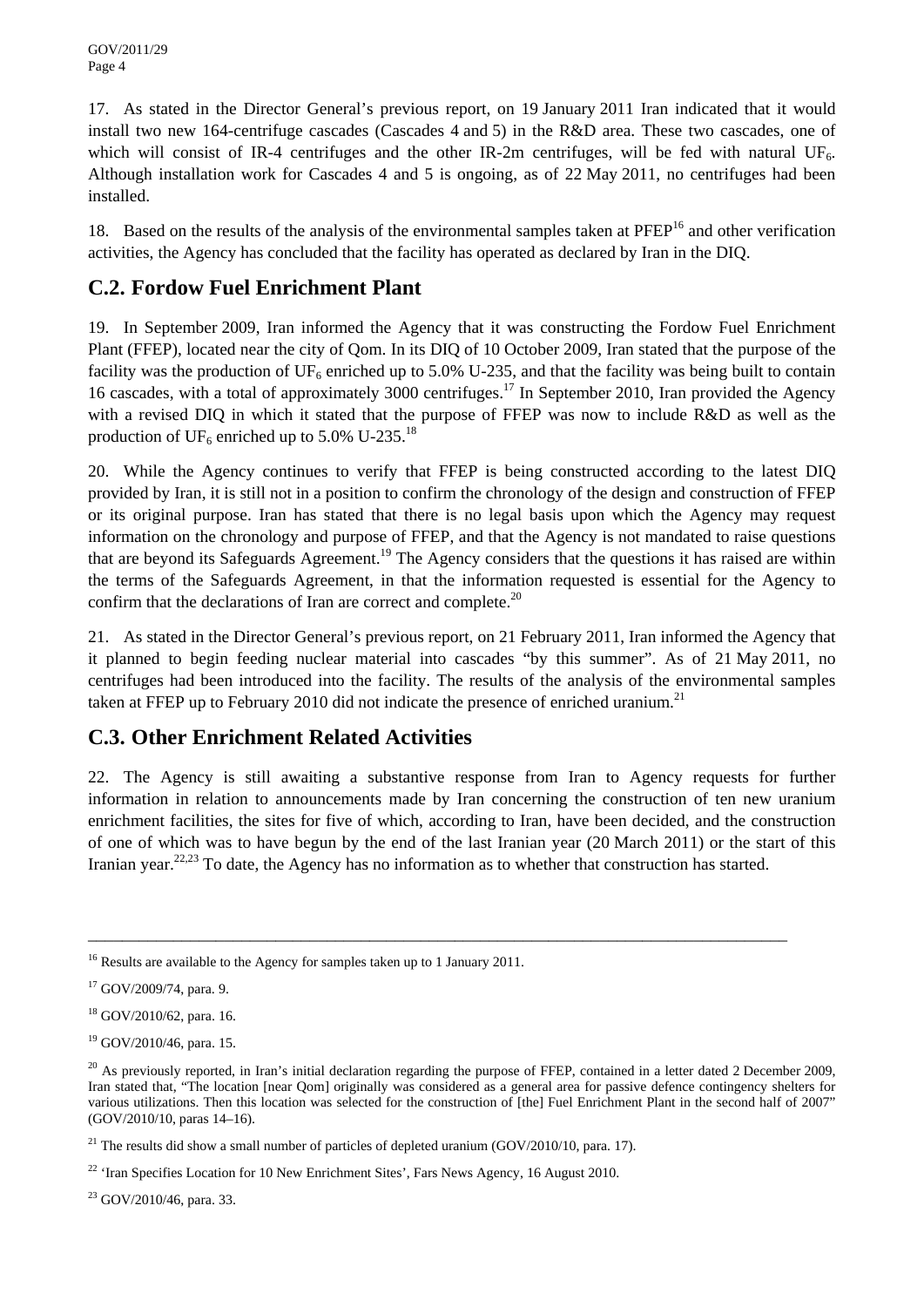23. Iran has not provided further information, as requested by the Agency, in connection with its announcement on 7 February 2010 that it possessed laser enrichment technology, $^{24}$  and its announcement on 9 April 2010 regarding the development of third generation centrifuges.25 Since early 2008, Iran has not responded to Agency requests for access to additional locations related, inter alia, to the manufacturing of centrifuges, and to R&D on uranium enrichment.<sup>26</sup> As a result, the Agency's knowledge about Iran's enrichment activities continues to diminish.

### **D. Reprocessing Activities**

24. Pursuant to the relevant resolutions of the Board of Governors and the Security Council, Iran is obliged to suspend its reprocessing activities, including  $R&D<sup>27</sup>$  In a letter to the Agency dated 15 February 2008, Iran stated that it "does not have reprocessing activities". In that context, the Agency has continued to monitor the use of hot cells at TRR and the Molybdenum, Iodine and Xenon Radioisotope Production (MIX) Facility.<sup>28</sup> The Agency carried out an inspection and design information verification (DIV) at TRR on 8 May 2011 and a DIV at the MIX Facility on 9 May 2011. It is only with respect to TRR, the MIX Facility, and the other facilities to which the Agency has access, that the Agency can confirm that there are no ongoing reprocessing related activities in Iran.

### **E. Heavy Water Related Projects**

25. Contrary to the relevant resolutions of the Board of Governors and the Security Council, Iran has not suspended work on all heavy water related projects, including the construction of the heavy water moderated research reactor, the IR-40 Reactor, which is under Agency safeguards.<sup>29</sup>

26. As indicated in the Director General's previous reports, in light of the request by the Security Council to report to it on whether Iran has established full and sustained suspension of, inter alia, all heavy water related projects,<sup>30</sup> the Agency has requested that Iran make the necessary arrangements to provide the Agency, at the earliest possible date, with access to: the Heavy Water Production Plant (HWPP);<sup>31</sup> the heavy water stored at the Uranium Conversion Facility (UCF) in order to take samples;<sup>32</sup> and any other location in Iran where projects related to heavy water are being carried out. Iran has objected to the Agency's requests on the basis that they go beyond the Safeguards Agreement and because Iran has already stated that it has not

<sup>&</sup>lt;sup>24</sup> Cited on the website of the Presidency of the Islamic Republic of Iran, 7 February 2010, at http://www.president.ir/en/?ArtID=20255.

 $25$  GOV/2010/28, para. 18.

 $26$  GOV/2008/15, para. 13.

<sup>27</sup> S/RES/1696 (2006), para. 2; S/RES/1737 (2006), para. 2; S/RES/1747 (2007), para. 1; S/RES/1803 (2008), para. 1; S/RES/1835 (2008), para. 4; S/RES/1929 (2010), para. 2.

 $^{28}$  The MIX Facility is a hot cell complex for the separation of radiopharmaceutical isotopes from targets, including uranium, irradiated at TRR. The MIX Facility is not currently processing any uranium targets.

<sup>29</sup> S/RES/1737 (2006), para. 2; S/RES/1747 (2007), para. 1; S/RES/1803 (2008), para. 1; S/RES/1835 (2008), para. 4; S/RES/1929 (2010), para. 2.

<sup>30</sup> S/RES/1737 (2006), para. 23; S/RES/1747 (2007), para. 12; S/RES/1803 (2008), para. 18; S/RES/1929 (2010), para. 36.

 $31$  Based on satellite imagery, the HWPP appears to be in operation.

<sup>32</sup> GOV/2010/10, paras 20 and 21.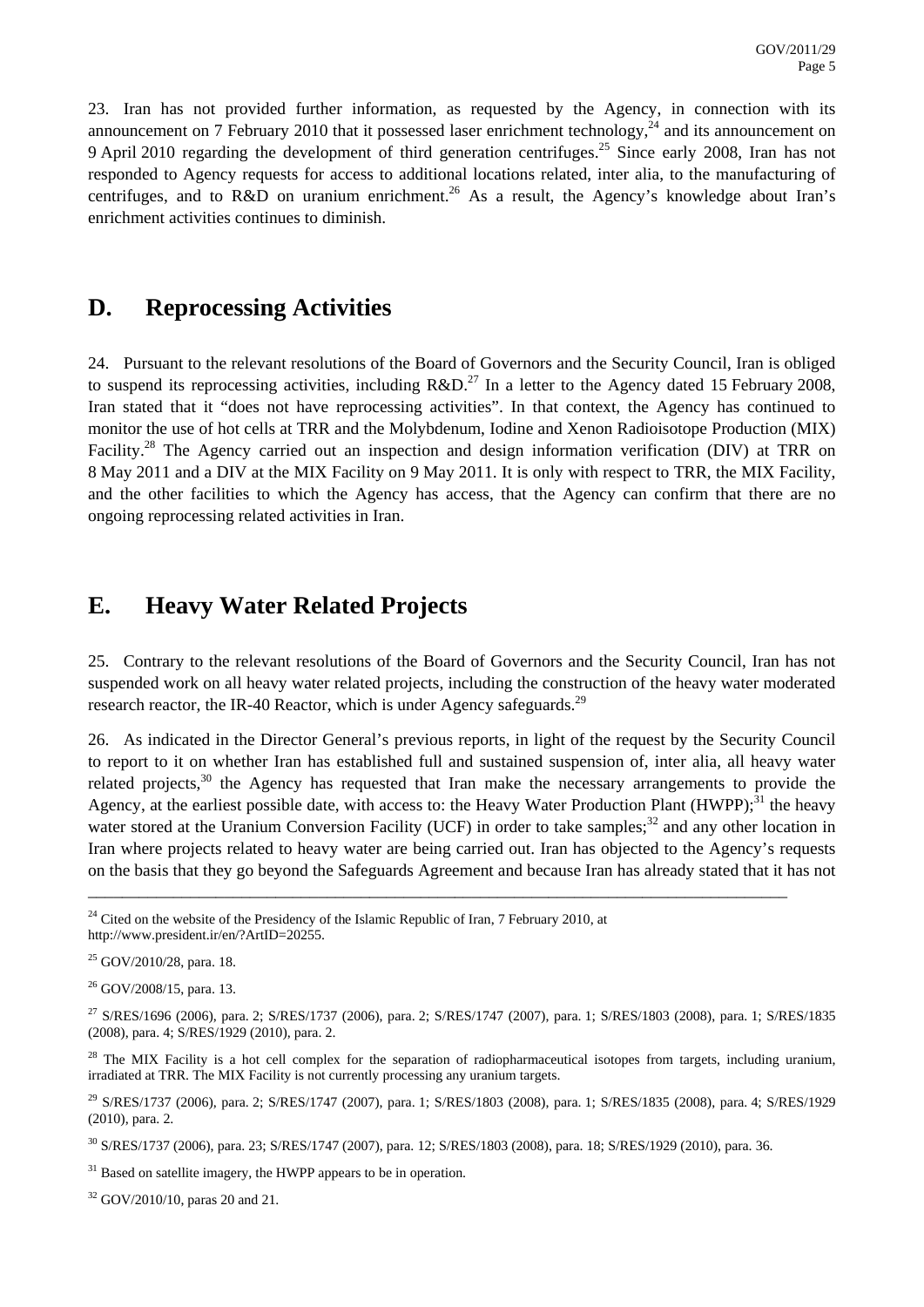suspended its heavy water related projects.<sup>33</sup> The Security Council has decided that Iran shall provide such access and cooperation as the Agency requests to be able to verify the suspension of its heavy water related projects.<sup>34</sup> To date, Iran has not provided the requested access.

27. While Iran has made statements to the effect that it has not suspended work on all its heavy water related projects, without full access to the heavy water at UCF, to HWPP, and any other heavy water related projects there may be in Iran, the Agency is unable to verify such statements and therefore to report fully on this matter.

28. On 10 May 2011, the Agency carried out a DIV at the IR-40 Reactor at Arak and observed that construction of the facility was ongoing and that the moderator heat exchangers had been delivered to the site. According to Iran, the operation of the IR-40 Reactor is planned to commence by the end of 2013.

## **F. Uranium Conversion and Fuel Fabrication**

29. As indicated above, Iran is obliged to suspend all enrichment related activities and heavy water related projects. Some of the activities carried out by Iran at UCF and the Fuel Manufacturing Plant (FMP) at Esfahan are in contravention of that obligation, although both facilities are under Agency safeguards.

30. Between 5 March and 9 March 2011, the Agency carried out a PIV at UCF, and verified the total amount of uranium in the form of  $UF_6$  present at the facility.

31. In a letter dated 16 March 2011, Iran informed the Agency that during the period 4–6 April 2011 it intended to start the production of natural UO<sub>2</sub> for IR-40 Reactor fuel. On 18 May 2011, the Agency carried out a DIV at UCF and observed that, although the process to produce such  $UO<sub>2</sub>$  had started, none had yet been produced. The Agency also confirmed that no  $UF_6$  had been produced at UCF since 10 August 2009. The total amount of uranium produced at UCF since March 2004, therefore, remains 371 tonnes in the form of  $UF_6$  (some of which has been transferred to FEP and PFEP), and remains subject to Agency containment and surveillance. During the DIV, the Agency observed that Iran had not yet begun the installation of equipment for the conversion of the UF<sub>6</sub> enriched up to 20% U-235 into U<sub>3</sub>O<sub>8</sub> for the fabrication of fuel for TRR.35

32. On 11 May 2011, the Agency carried out an inspection and a DIV at FMP and confirmed that Iran had not yet started to install equipment for TRR fuel fabrication.<sup>36</sup>

## **G. Possible Military Dimensions**

33. The Board of Governors has called on Iran on a number of occasions to engage with the Agency on the resolution of all outstanding issues concerning Iran's nuclear programme in order to exclude the existence of possible military dimensions to Iran's nuclear programme.<sup>37</sup> In resolution 1929 (2010), the Security Council

<sup>33</sup> GOV/2010/62, para. 21.

<sup>34</sup> S/RES/1737 (2006), para. 8.

<sup>35</sup> GOV/2010/46, para. 25.

<sup>36</sup> GOV/2010/46, para. 26.

 $37$  Most recently in GOV/2009/82 (27 November 2009).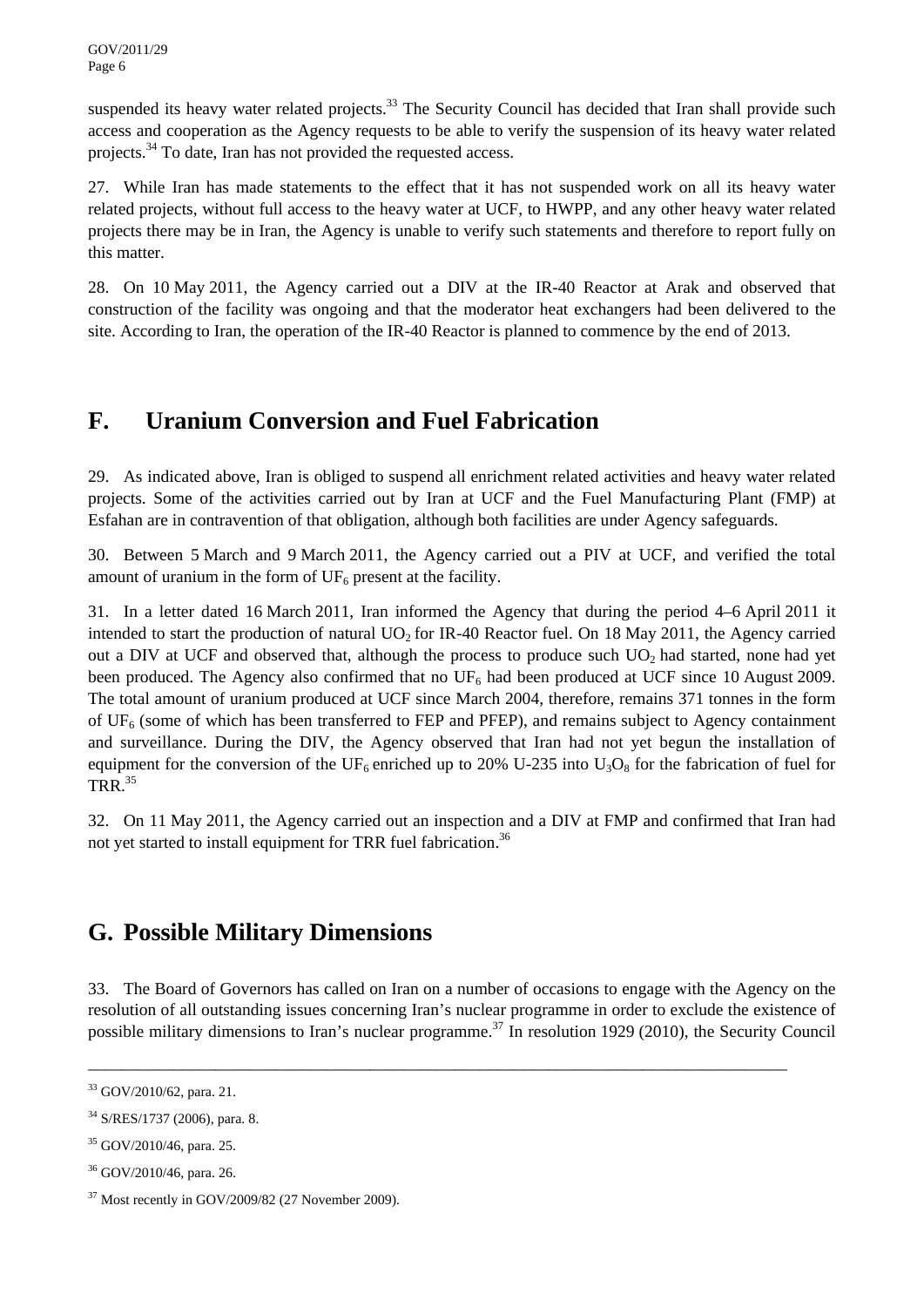reaffirmed Iran's obligations to take the steps required by the Board of Governors in its resolutions GOV/2006/14 and GOV/2009/82, including by providing access without delay to all sites, equipment, persons and documents requested by the Agency.38

34. Previous reports by the Director General have listed the outstanding issues related to possible military dimensions to Iran's nuclear programme and the actions required of Iran necessary to resolve these.<sup>39</sup> On 6 May 2011, in light of Iran not having engaged with the Agency on the substance of these issues since August 2008, the Director General sent a letter to H.E. Mr Fereydoun Abbasi, Vice President of Iran and Head of the Atomic Energy Organization of Iran (AEOI), reiterating the Agency's concerns about the existence of possible military dimensions to Iran's nuclear programme and expressing the importance of Iran clarifying these issues. In the same letter, the Director General also requested that Iran provide prompt access to relevant locations, equipment, documentation and persons, and noted that, with Iran's substantive and proactive engagement, the Agency would be able to make progress in its verification of the correctness and completeness of Iran's declarations.

35. Based on the Agency's continued study of information which the Agency has acquired from many Member States and through its own efforts, the Agency remains concerned about the possible existence in Iran of past or current undisclosed nuclear related activities involving military related organizations, including activities related to the development of a nuclear payload for a missile. Since the last report of the Director General on 25 February 2011, the Agency has received further information related to such possible undisclosed nuclear related activities, which is currently being assessed by the Agency. As previously reported by the Director General, there are indications that certain of these activities may have continued beyond 2004.40 The following points refer to examples of activities for which clarifications remain necessary in seven particular areas of concern: $41$ 

- Neutron generator and associated diagnostics: experiments involving the explosive compression of uranium deuteride to produce a short burst of neutrons.
- Uranium conversion and metallurgy: producing uranium metal from fluoride compounds and its manufacture into components relevant to a nuclear device.
- High explosives manufacture and testing: developing, manufacturing and testing of explosive components suitable for the initiation of high explosives in a converging spherical geometry.
- Exploding bridgewire (EBW) detonator studies, particularly involving applications necessitating high simultaneity: possible nuclear significance of the use of EBW detonators.
- Multipoint explosive initiation and hemispherical detonation studies involving highly instrumented experiments: integrating EBW detonators in the development of a system to initiate hemispherical high explosive charges and conducting full scale experiments, work which may have benefitted from the assistance of foreign expertise.
- High voltage firing equipment and instrumentation for explosives testing over long distances and possibly underground: conducting tests to confirm that high voltage firing equipment is suitable for the reliable firing of EBW detonators over long distances.

<sup>38</sup> S/RES/1929, paras 2 and 3.

<sup>&</sup>lt;sup>39</sup> GOV/2010/10, paras 40–45; GOV/2009/55, paras 18–25; GOV/2008/38, paras 14–21; GOV/2008/15, paras 14–25 and Annex; GOV/2008/4, paras 35–42.

<sup>40</sup> GOV/2010/62, para. 33; GOV/2010/46, para. 39.

 $41$  GOV/2011/7, Attachment.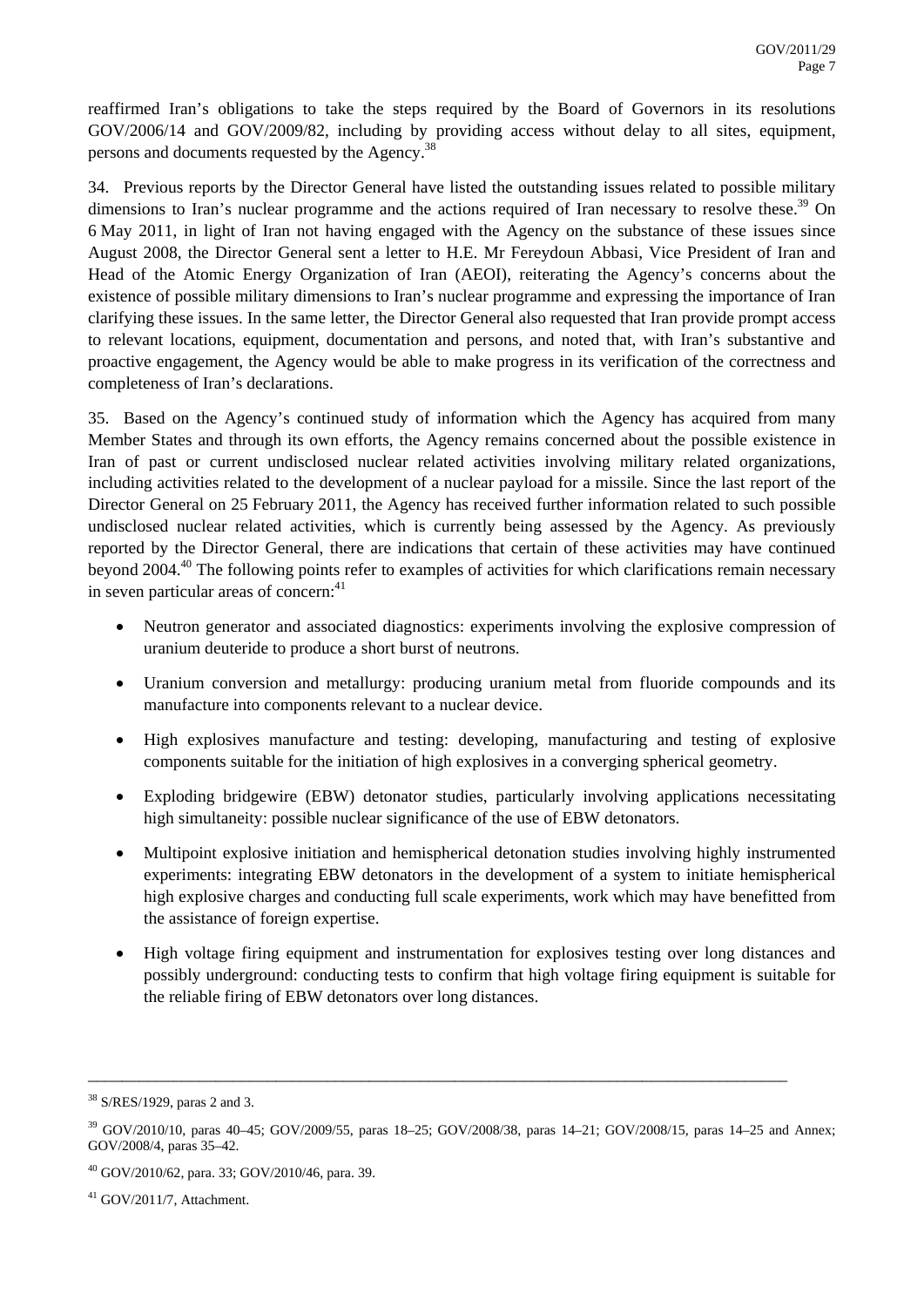• Missile re-entry vehicle redesign activities for a new payload assessed as being nuclear in nature: conducting design work and modelling studies involving the removal of the conventional high explosive payload from the warhead of the Shahab-3 missile and replacing it with a spherical nuclear payload.

## **H. Design Information**

36. The modified Code 3.1 of the Subsidiary Arrangements General Part to Iran's Safeguards Agreement provides for the submission to the Agency of design information for new facilities as soon as the decision to construct, or to authorize construction of, a new facility has been taken, whichever is the earlier. The modified Code 3.1 also provides for the submission of fuller design information as the design is developed early in the project definition, preliminary design, construction, and commissioning phases. Iran remains the only State with significant nuclear activities in which the Agency is implementing a comprehensive safeguards agreement but which is not implementing the provisions of the modified Code  $3.1<sup>42</sup>$ . The Agency is still awaiting receipt from Iran of, inter alia, updated design information for the IR-40 Reactor, and further information pursuant to statements it has made concerning the planned construction of new uranium enrichment facilities and the design of a reactor similar to TRR.<sup>43</sup>

37. In a letter dated 26 April 2011, the Agency requested Iran to confirm the statement reportedly made by H.E. Mr Fereydoun Abbasi, to the effect that Iran plans to build four to five new reactors in Iran in the next few years in order to produce radioisotopes and carry out research.<sup>44</sup> In the same letter, the Agency also requested that, if Iran had taken a decision to construct new nuclear facilities, Iran provide further information regarding the design and scheduling of the construction of the facilities. In its reply of 3 May 2011, Iran stated that it would provide the Agency with the required information in "due time" and in accordance with its Safeguards Agreement.

## **I. Additional Protocol**

38. Iran is not implementing its Additional Protocol, contrary to the relevant resolutions of the Board of Governors and the Security Council.<sup>45</sup> The Agency will not be in a position to provide credible assurance about the absence of undeclared nuclear material and activities in Iran unless and until Iran provides the necessary cooperation with the Agency, including by implementing its Additional Protocol.

 $42$  In accordance with Article 39 of Iran's Safeguards Agreement, agreed Subsidiary Arrangements cannot be changed unilaterally; nor is there a mechanism in the Safeguards Agreement for the suspension of provisions agreed to in the Subsidiary Arrangements. Therefore, as previously explained in the Director General's reports (see e.g. GOV/2007/22, 23 May 2007), the modified Code 3.1, as agreed to by Iran in 2003, remains in force. Iran is further bound by operative paragraph 5 of Security Council resolution 1929 (2010) to "comply fully and without qualification with its IAEA Safeguards Agreement, including through the application of modified Code 3.1".

<sup>43</sup> GOV/2010/46, para. 32.

<sup>44 &#</sup>x27;Iran will not stop producing 20% enriched uranium', Tehran Times, 12 April 2011.

<sup>&</sup>lt;sup>45</sup> Iran's Additional Protocol was approved by the Board on 21 November 2003 and signed by Iran on 18 December 2003, although it has not been brought into force. Iran provisionally implemented its Additional Protocol between December 2003 and February 2006.